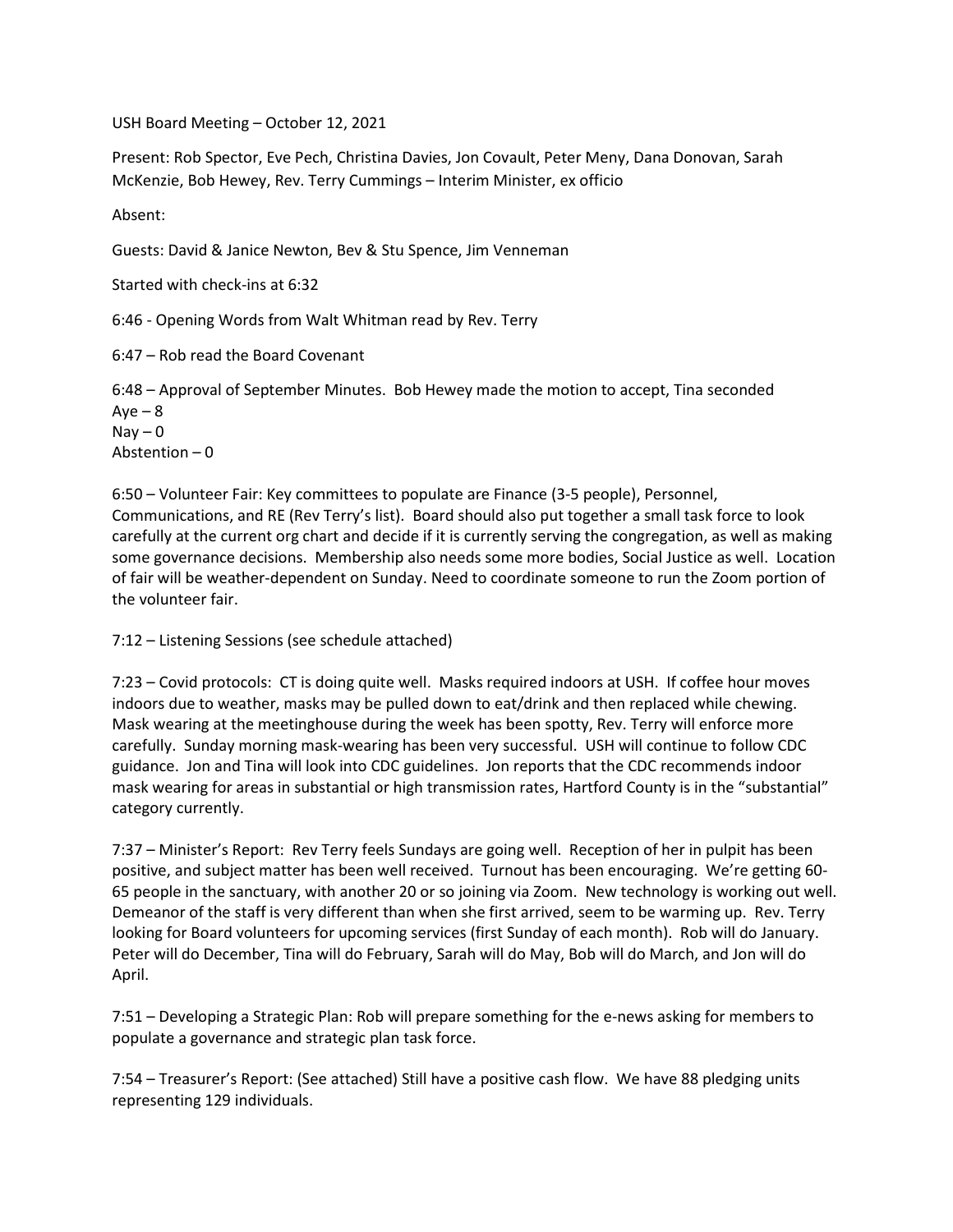8:05 – Council Reports: (see attached) Volunteers who were recognized were very appreciative, Tina will be putting something on the website

Auction on November 14 – will there be some sort of bake sale, perhaps recorded music (Sarah to ask meetinghouse, and maybe some of Julian's recordings), maybe a slide show of photos.

8:11 – Guest Comments? David Newton – would like Rev. Terry or someone to make a decision re: congregation leaving/staying during the postlude.

8:16 – The Board went into Executive Session to discuss some staff issues. Motion made by Rob to approve a 30-day paid leave of absence for Rayla to start no later than November 1, seconded by Bob. Other items from her request will be discussed directly with Rayla by Rev. Terry and at least 1 other Board Member.

 $Aye - 7$  $\text{Nav} - \text{O}$ Abstention - 1

Other Staff discussion has been tabled until next month's meeting.

Meeting adjourned at 8:54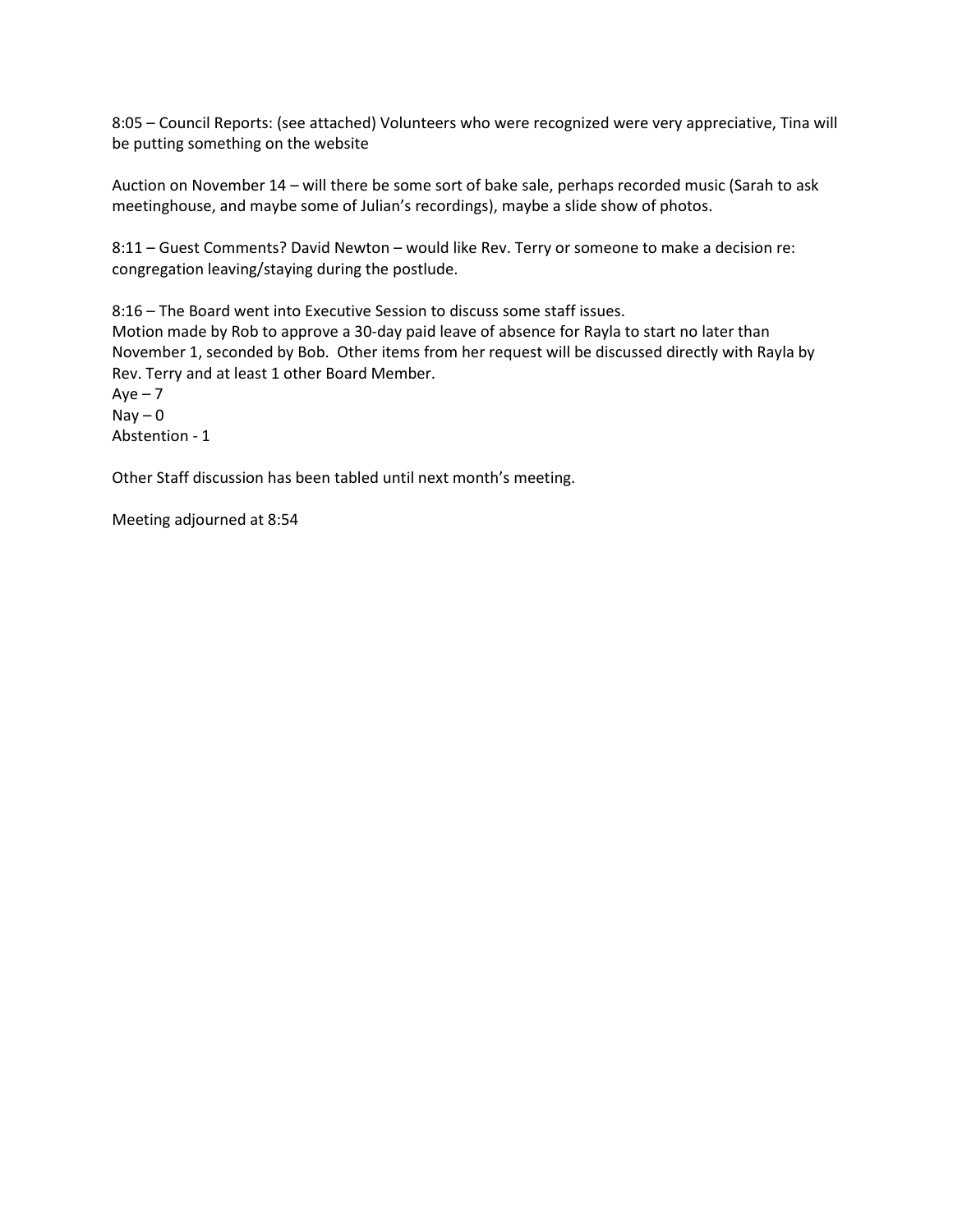

### **Board Meeting Agenda - October 12, 2021**

1 message

**Robert Spector <Robert** Spector@ctd.uscourts.gov> Mon, Oct 11, 2021 at 11:56 PM To: Bob Hewey <boltonbob1947@gmail.com>, Sarah McKenzie <sarah.h.mckenzie@gmail.com>, Eve Pech <elpech@sbcglobal.net>, DANA DONOVAN <danadonovan@sbcglobal.net>, Jon Covault <jncovault@hotmail.com>, Christina Davies <daviesush@gmail.com>, Peter Meny <plmeny9@gmail.com>, Terry Cummings <revterryush@gmail.com>, Dianne Daniels <ushinterndd@gmail.com>

Good evening everyone – please find attached the DRAFT agenda for tomorrow night's Board Meeting – please feel free to send me any requested changes.

USH BOARD MEETING AGENDA - 10/12/21 at 6:30pm, via Zoom

6:30pm Check in, All - 15 mins.

6:45pm Opening Words and Chalice Lighting, Rev. Terry - 3 mins.

6:48pm Board Covenant, Rob - 2 mins.

6:50pm Approval of September Minutes, Sarah - 2 mins.

6:52pm Volunteer Fair on October 17, 2021, Tina and Dana - 10 mins.

7:02pm Listening Sessions in October and November 2021, Rev. Terry – 10 mins.

7:12pm Discussion of COVID-19 Protocols for the Meeting House, Rob - 10 mins.

7:22pm Discussion of In-Person Services and How they are going, Rev. Terry - 5 mins.

7:27pm Developing Strategic Plan, Rob and Eve – 5 mins.

7:32pm Minister's Report, Rev. Terry – 10 mins.

7:42pm Treasurer's Report, Bob – 10 mins.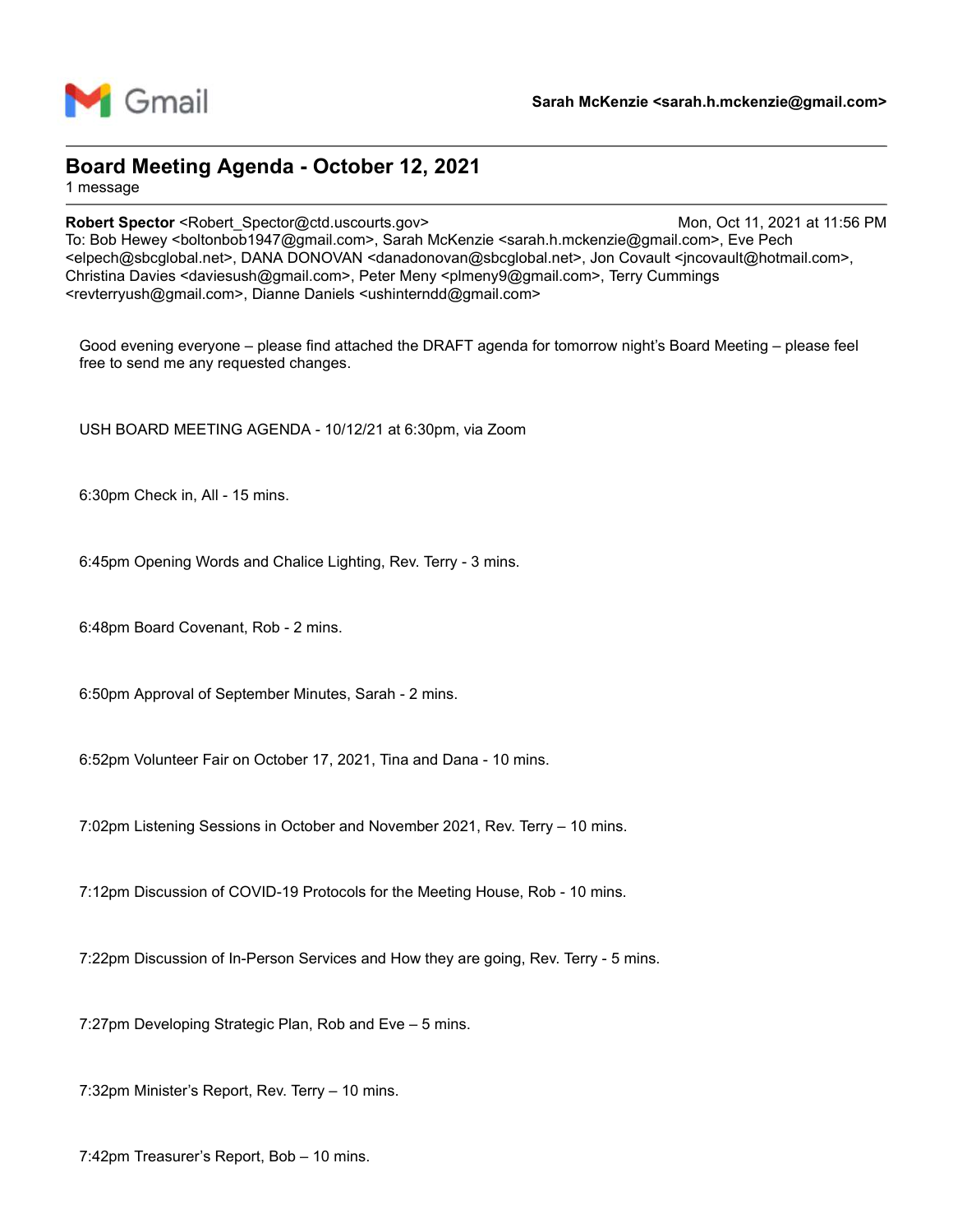7:52pm Recruitment of Volunteers and Identifying Committees Most in Need, Peter, Dana, Tina, Jon and Rev. Terry – 10 mins.

8:02pm Council Reports, Peter, Dana, Tina and Jon - 10 mins.

8:12pm Guest Comments - 5 mins.

8:15pm Executive Session

NEXT BOARD MEETING IS TUESDAY, NOVEMBER 9, 2021 at 6:30pm.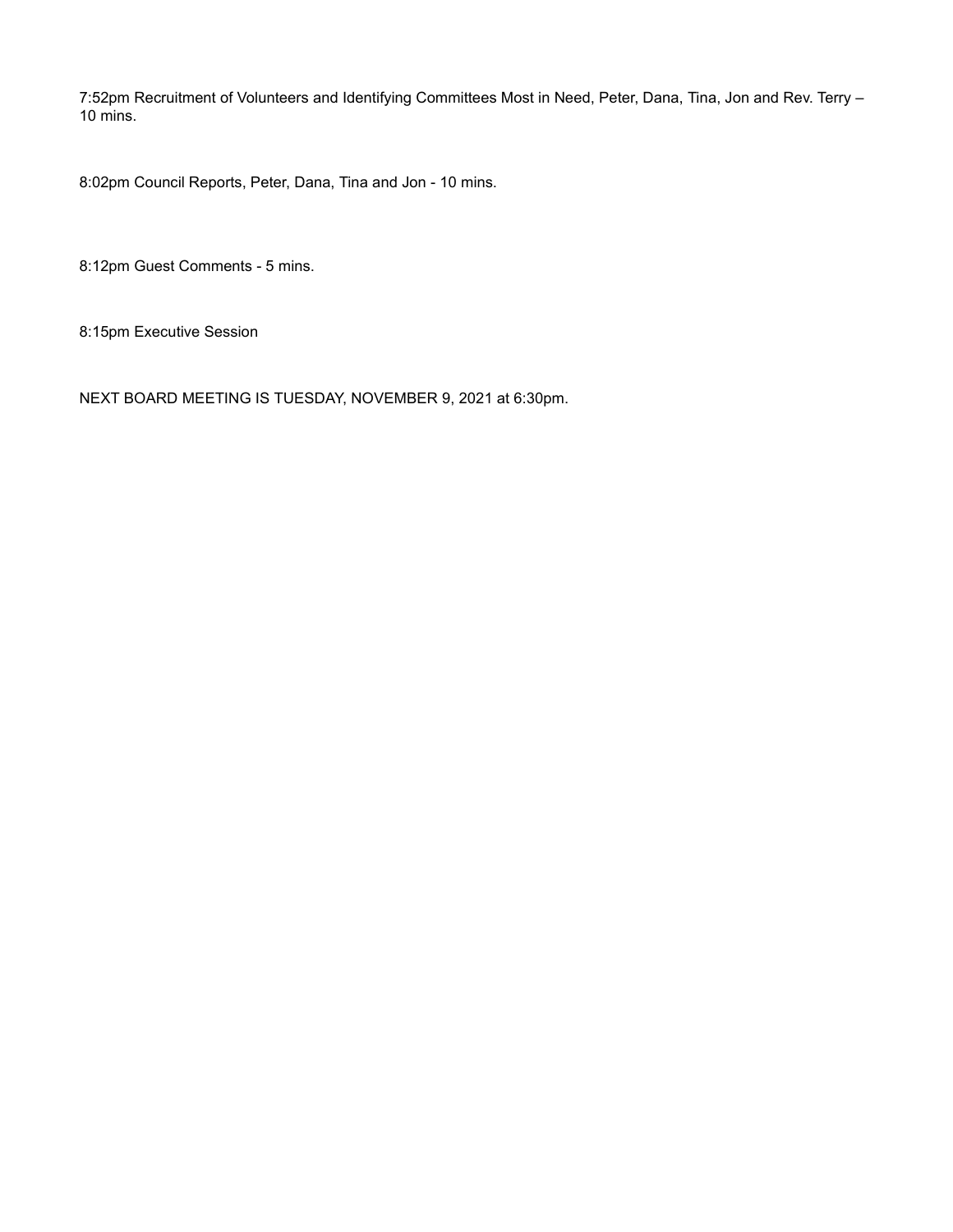## **Listening Circle Schedule**

| <b>Date</b>                                                          | <b>Board</b><br><u>Person(s)</u>                 | People Who Signed Up <sup>1</sup>                                                                                                                                                           |
|----------------------------------------------------------------------|--------------------------------------------------|---------------------------------------------------------------------------------------------------------------------------------------------------------------------------------------------|
| Thursday, October $7th$ , 2:30 to 4:30<br>p.m., at the meeting house | <b>Tina Davies</b><br>Dana Donovan<br>Peter Meny | Harriet & Phillip Gardner<br>Toni Gold<br>Dianna Heymann<br>Fred Louis<br>Laurel Goodgion<br>Elsie Rickard<br>Phyllis Hall<br>Rick Tsukada<br><b>Judy Robbins</b><br>Ron Friedman<br>Don??? |

<sup>&</sup>lt;sup>1</sup> We will highlight in red font the names of people who don't' show up who said that they would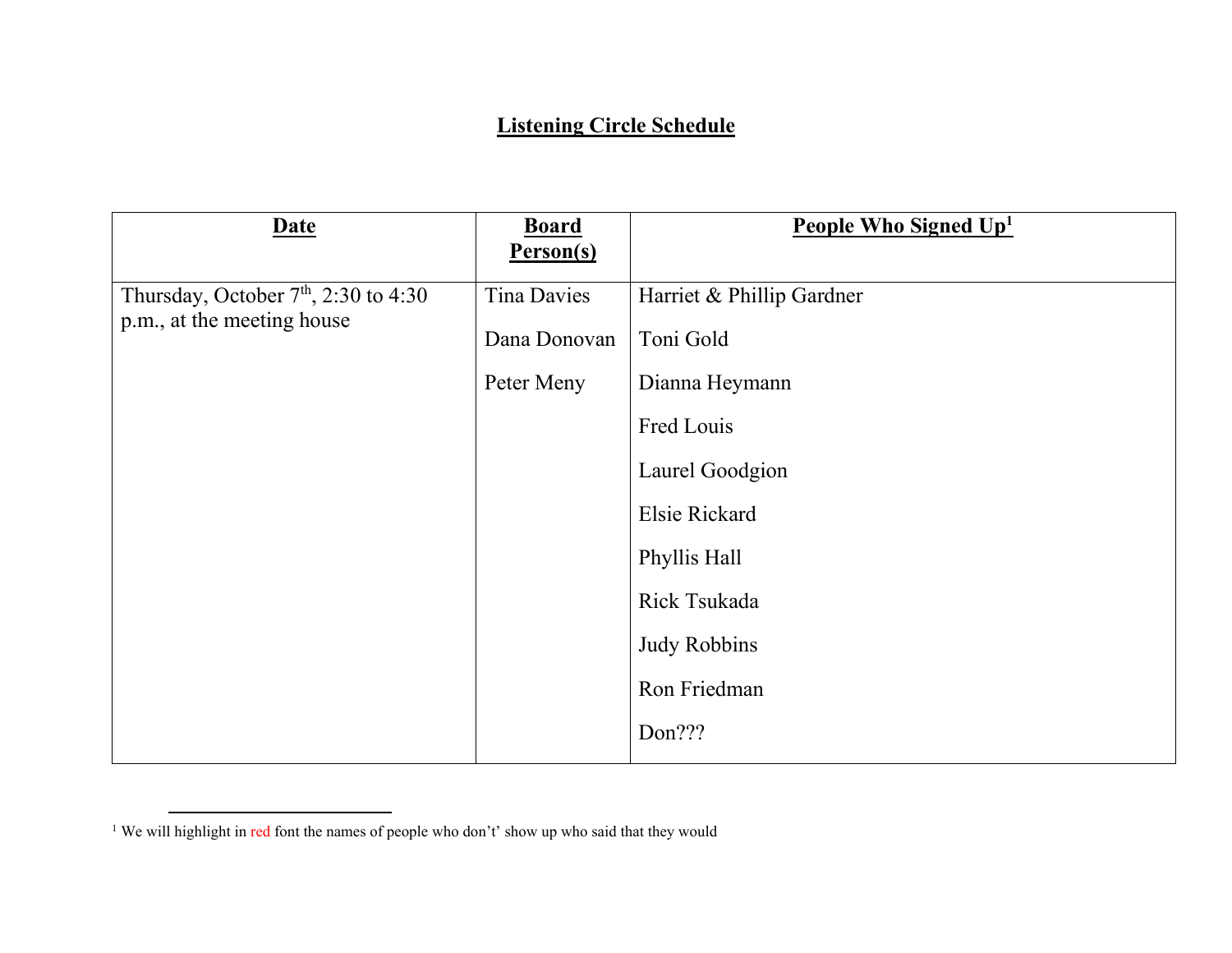| Tuesday, October $12th$ , 2:30 to 4:30<br>p.m. via Zoom           | Rob Spector                     | Cancelled for lack of attendance |
|-------------------------------------------------------------------|---------------------------------|----------------------------------|
|                                                                   | Eve Pech                        |                                  |
| October 19th                                                      | Rob, Dana &<br>Tina             | The stewardship folks            |
| Thursday, October 21st, 2:30 to 4:30<br>p.m. at the meeting house | <b>Tina Davies</b>              | Leicach, Margaret                |
|                                                                   | <b>Bob Hewey</b>                | David & Janice Newton            |
|                                                                   |                                 | Carolyn Carlson                  |
|                                                                   |                                 | <b>Bruce Robbins</b>             |
|                                                                   |                                 | Jean & Richard Grothius          |
|                                                                   |                                 | Barbara Alex                     |
| Thursday, October 28th, 6:30 to 8:30<br>p.m. via Zoom             | Rob Spector                     | Christopher Wilt                 |
|                                                                   | Sarah<br>McKenzie<br>Peter Meny | Joe & Diane Rubin                |
|                                                                   |                                 | Gloria & Gary Bent               |
|                                                                   |                                 | Sue C. Tenorio                   |
| Thursday, November 4th, 6:30 to 8:30<br>p.m. at the meeting house | Sarah<br>McKenzie<br>Eve Pech   | Kathy & Al Herzog                |
|                                                                   |                                 | Joanne & Rocco Orlando           |
|                                                                   |                                 |                                  |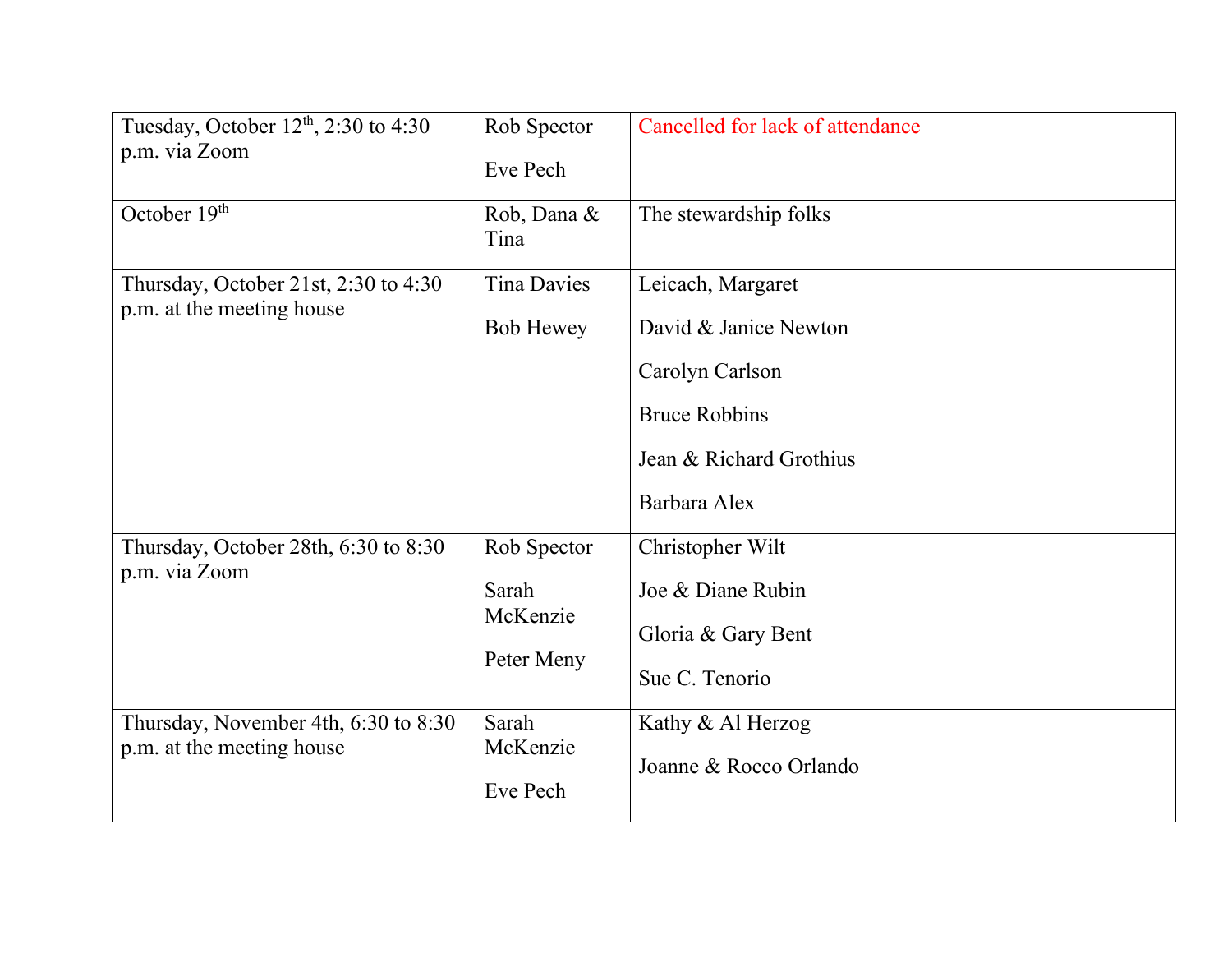|                                                                    | <b>Bob Hewey</b>   | Miriam Byrode                   |
|--------------------------------------------------------------------|--------------------|---------------------------------|
|                                                                    |                    | Laurie Kelliher                 |
|                                                                    |                    | Lisa Galinski                   |
|                                                                    |                    | Laura Stewart and Paul Cipriano |
|                                                                    |                    | Gloria Francesca Mengual        |
| Thursday, November 11th, 6:30 to 8:30<br>p.m. via Zoom             | Rob Spector        | Bob & Kerry White               |
|                                                                    | Dana Donovan       |                                 |
|                                                                    | Sarah              |                                 |
|                                                                    | McKenzie           |                                 |
| Thursday, November 18th, 2:30 to 4:30<br>p.m. at the meeting house | <b>Tina Davies</b> |                                 |
|                                                                    | Rob Spector        |                                 |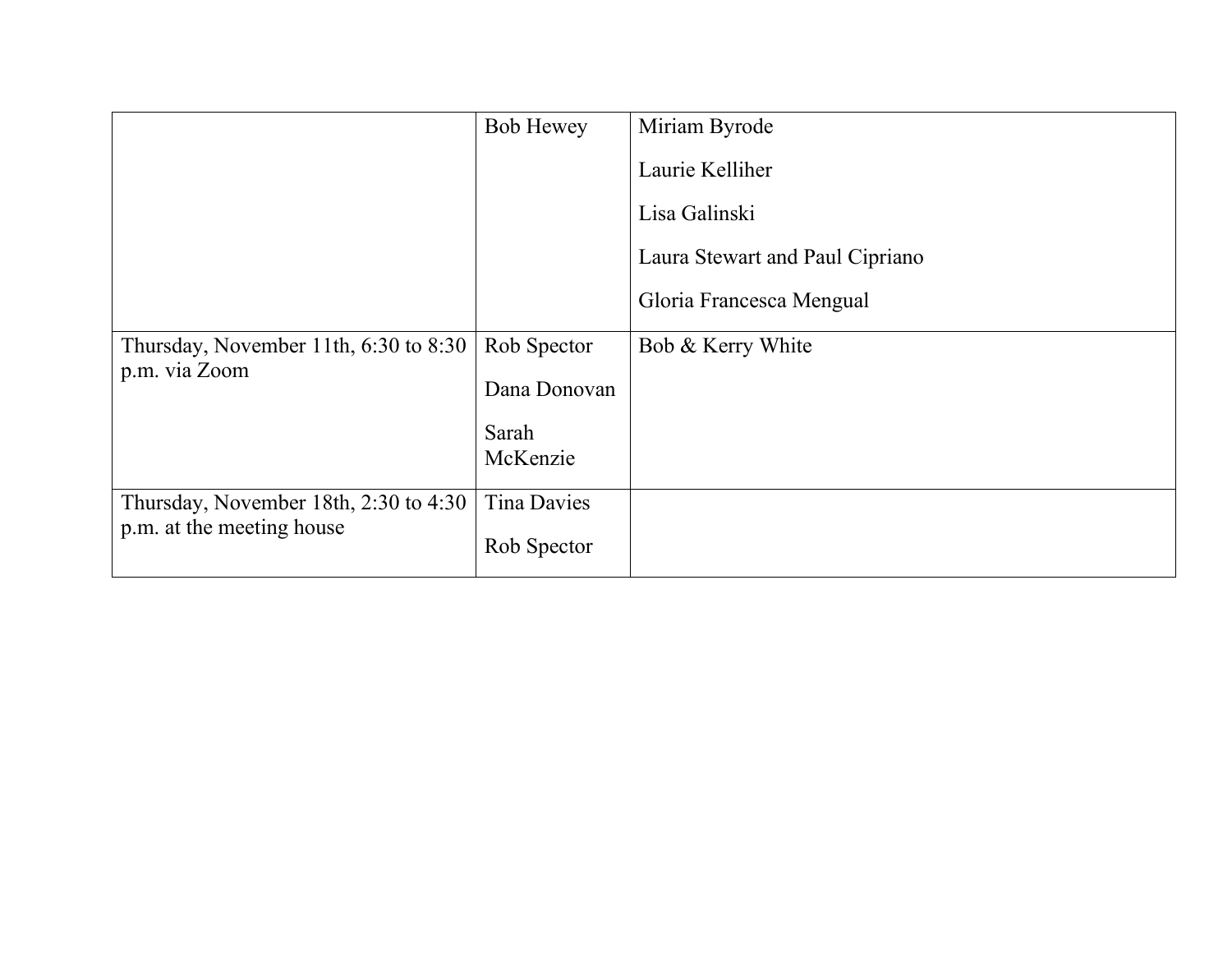#### **Treasurer's Report – October 2021**

#### **Financial Status/Cashflow**

The 2021/2022 fiscal year good start continues, with income comfortably ahead of expenses.

#### **Discharge of Mortgage by UUMSB**

A new Discharge of Mortgage form was signed and notarized on October 1 and sent to the UUMSB Treasurer.

#### **Water Usage/Knox Gardens**

A bill for the Knox gardens water usage between June  $19<sup>th</sup>$  and July 20<sup>th</sup> for \$1650 had not yet been received as of last week. Because of the heavy rain, water usage was down for the period August 20<sup>th</sup> through September 20<sup>th</sup>. There were two hybrid (Zoom & in-person) Sunday services in that period, also, but watering the Memorial Garden was suspended for most of the period. USH water usage cost was estimated at \$174.94 and the Knox garden usage was billed for \$770. The Knox Harford Foundation still plans to have an alternative water supply for the gardens next year.

#### **Addition of New Officers Signatures on USH Accounts**

Paperwork to add the new President and President elect signatures on the USH People's United Bank, the Schwab brokerage and UBS brokerage accounts was completed on October 1, 2021. There is one outstanding issue regarding the Incorporation status of USH.

#### **Pledging Results**

I've requested that the bookkeeper provide me counts (not dollar amounts) of pledging members and pledging friends as a way to help establish our current active congregational numbers. I hope to bring the information to our October Board Meeting.

#### **Finance Committee**

I intend to convene a Finance Committee meeting during the second half of October.

Respectfully Submitted,

Bob Hewey, USH Treasurer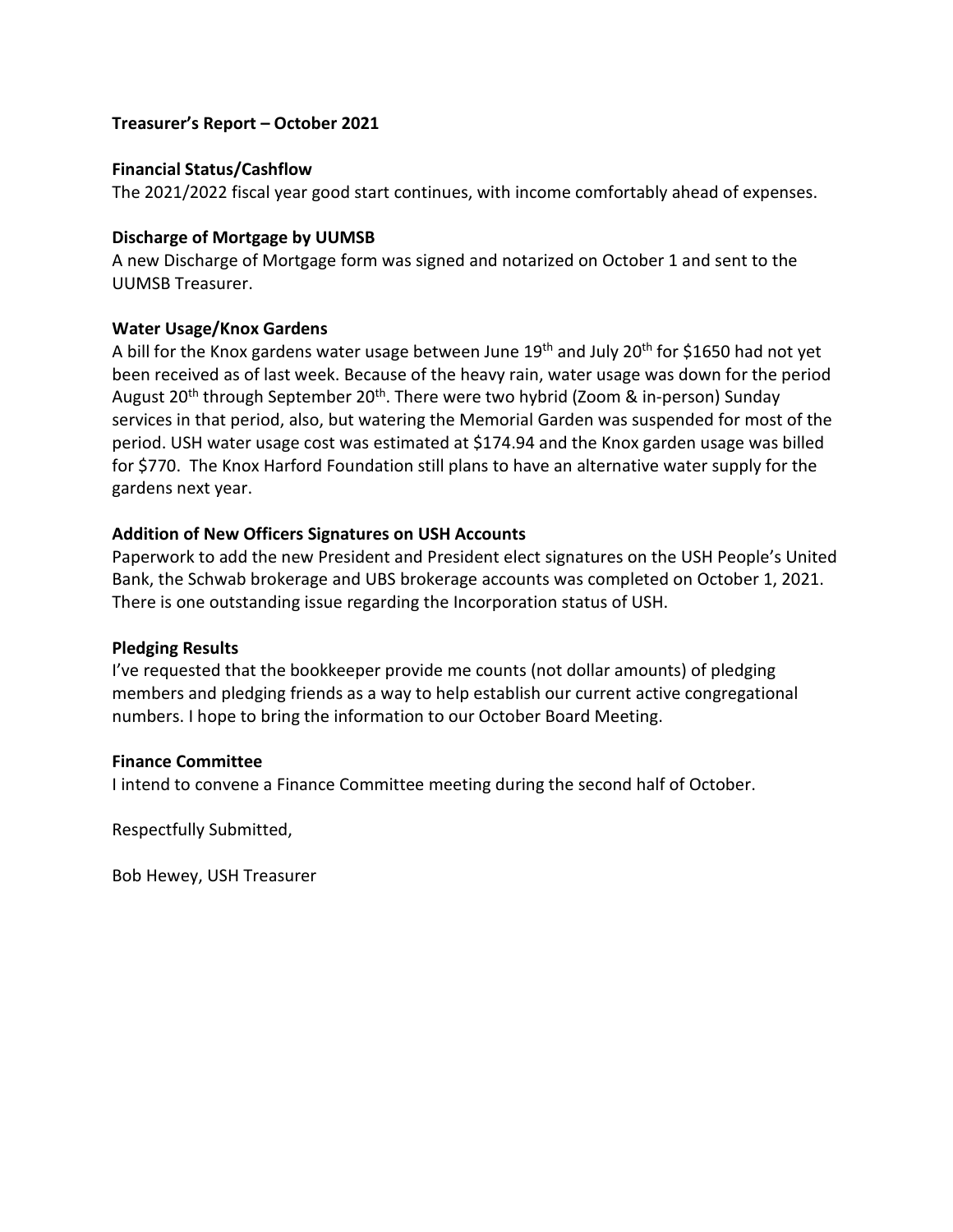Administrative Council Monthly Report Jon Covault, Chair October 12, 2021

#### **Stewardship**

Auction. Ginny Hedrick and Mike Covault have been calling last year auction donors. Jon Covault updated the auction website http://www.togetherauction.com/ushartford "Food, Fun, Fellowship and Treasures" for this fall. 16 items have been loaded on the site as of Oct 11. The auction has been part of eNews Sept 29 and Oct 6.

The first eNews posting was September 16, 2020. We had 33 items donated by Oct 11, 2021 and 63 items from 42 donors by time of the Nov 15<sup>th</sup> live auction. We had 28 successful bidders who purchased 42 items for \$5,800. Importantly, 22 of the purchased items were services or activities that would bring people in contact helping to reduce our sense of isolation during the COVID-19 pandemic. Bob Hewey has volunteered to be live auctioneer again. Ginny Hedrick, Jon Covault, Caron Lanouette, and Tara Cote made contacts to solicit donation items last year. Discussion is needed to make some decisions about the hybrid Nov 14<sup>th</sup> auction.

### **Arts sub-council**

Artists' Way group art has been on display the past month in the ambulatory. A great variety of artwork represented.

#### **Building and Grounds Committee**

Meetings held October 10, 2021. Topics discussed included need to seal the building concrete superstructure and update on sanctuary lighting which remains in a bit of holding pattern.

**Live streaming capacity.** Per Board and B&G approval, two TV monitors have been installed on the chancel stage and have been used in the past 3 Sunday services. Plans being made for installing additional microphone XLR receptacles behind the new piano location to avoid audio cables across the stage as well as consideration for additional floor electrical power receptacles.

We are ready to accept volunteers for training to build a team of 5-6 persons capable creating live productions of Sunday Service. Rick Tsukada and Ed Savage have expressed interest in joining the team.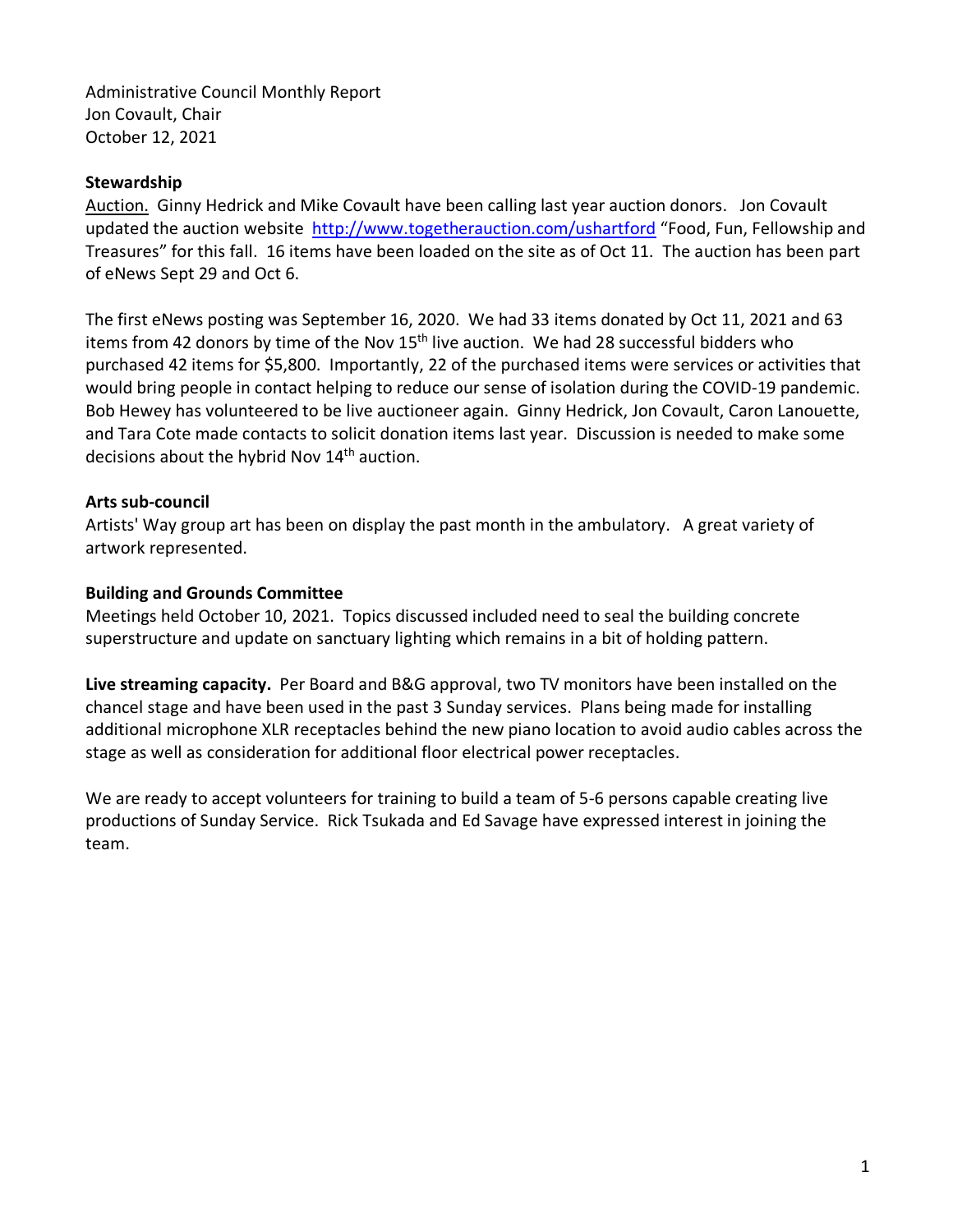# **Community Within: October 2021**

General comments: People expressing happiness to be back in the Meeting House. Various activity/affinity groups are either reconstituting themselves after pandemic dormancy or are configuring for simultaneous Zoom/inperson meetings as they continue. Efforts continue to attract people to lead or populate committees… Membership, Adult Programs, Communications are three specific examples… and results from next weeks' volunteer fair are anticipated.

*Communications:* It is October, and the planned (and announced, late last Spring) euthanasia of e-mail listservs employing the former "@ushartford.com" domain is now complete. Users were advised, in June 2021, to discontinue use of former listservs (i.e. [board@ushartford.com\)](mailto:board@ushartford.com) and compile their own email groupings tailored to their needs.

*Membership:* Still looking for a chair, and for additional sign-ups to act as Welcome Volunteers. We are covered, thanks to Carolyn Carlson's continued involvement and Laurie Kelleher's assistance in structured outreach. It would help immensely to find a 'permanent' chair.

*Caring Network:* Once Coffee Hour is driven inside for the winter, the Caring Network plans to host a *weekly table* in Fellowship Hall, featuring general CN information as well as a center of gravity for folks who may be looking for a way to engage (but unsure where, or how, they might do so). Formerly, the Adult Programs table filled this gap; the CN table expects to serve a similar need. They will not, however, be 'official registrars' or taking money.

*Meeting House Presents:* The first concert drew about 50 (?) attendees, and event #2 with Scott Cook is scheduled for this Friday (10/15). The season is off to a good start. Eighteen season subscriptions have been sold: a record number. Paul and Laura Cipriano expressed appreciation to USH, the board, and season subscribers for their continued support.

Respectfully submitted,

Christina Davies, Chair, Council on Community Within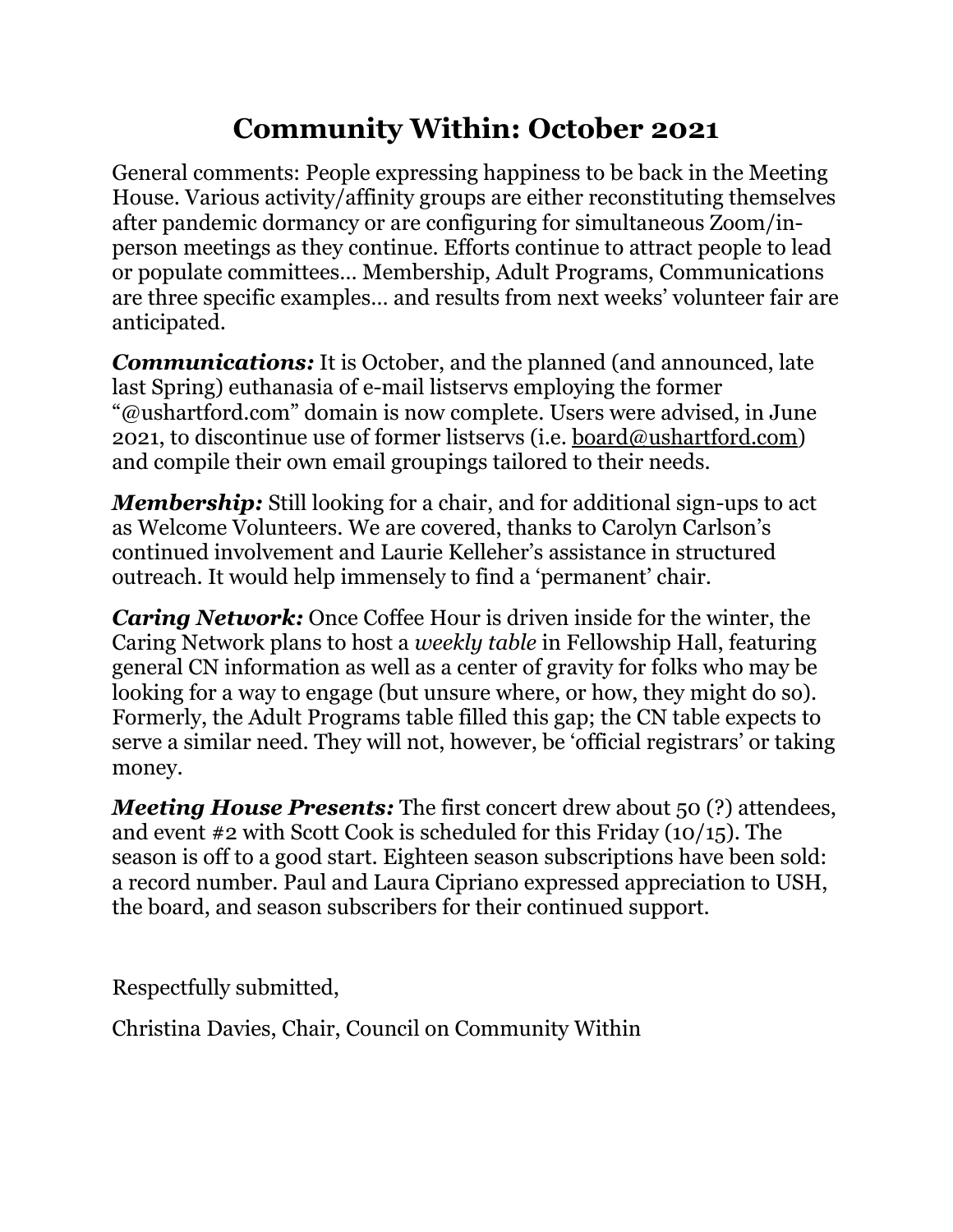

## **Unitarian Society of Hartford**

## **Staff Report for Secretary to present at next Board meetings**

**DATE: 10-07-2021** 

**FROM: Buffie/ Office Admin** 

#### **Past weeks activities and points of interest**

**We have had a total of 340 attendees (average of 85) for services since 09-12-2021 and a total of \$** \$**3,792.00 in donations** 

**Upcoming activities and/or current projects** 

**Trunk or Treat and the Holiday Festival** 

#### **Points of concern and future activities and/or projects**

**Volunteers for ushers, greeters and welcome table. Could worship associates maybe alternate such duties while not being the active WA ??** 

**Being allowed to work any additional hours for the holidays** 

**Cleaning of the building along with Kevin while Brianna is out on "sick leave" due to her recent car accident.**